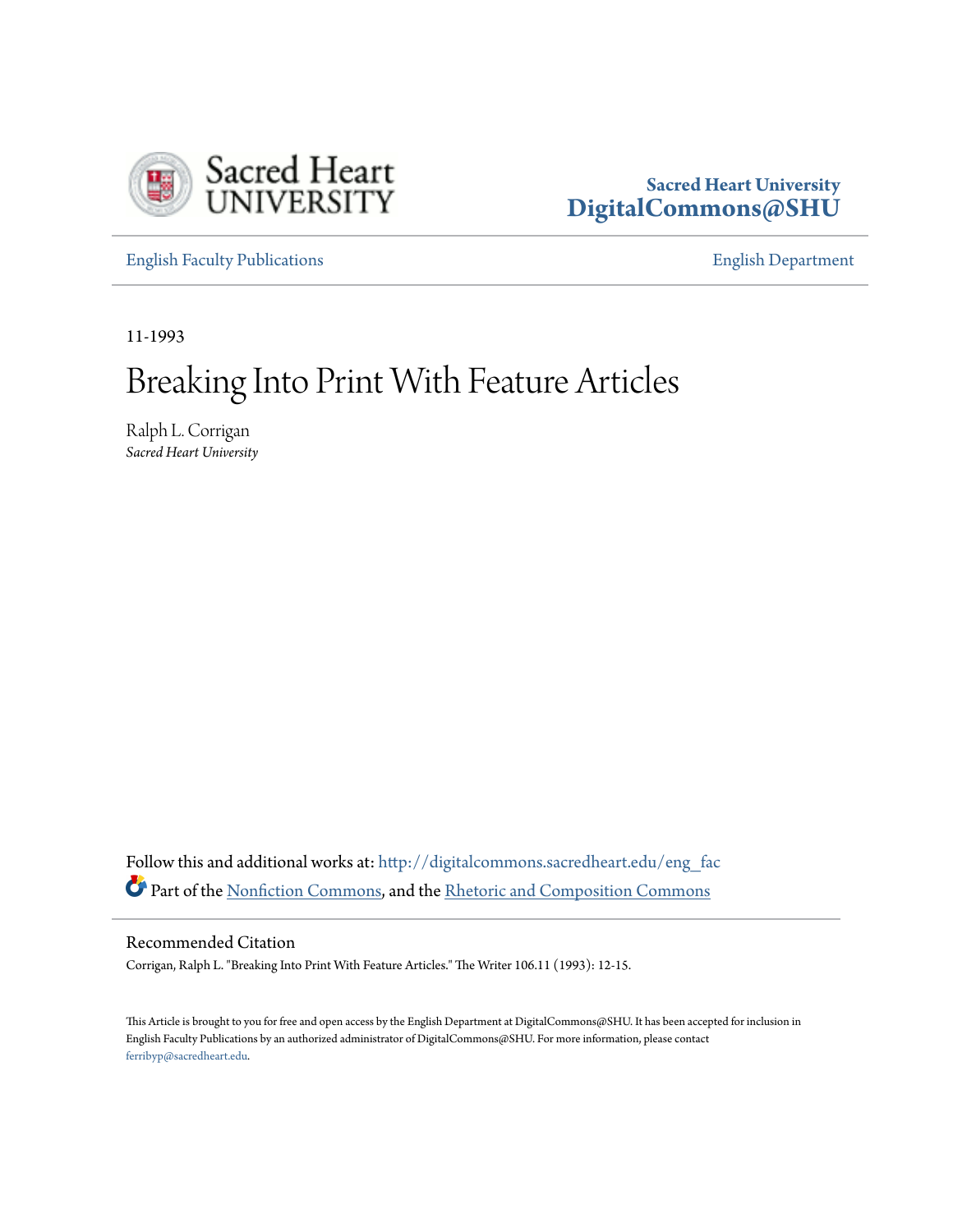## **Breaking Into Print With Feature Articles**

## **Ralph Corrigan**

If you're anxious to get started as a published writer but don't know where to begin, feature articles for newspapers provide an ideal way to break into print.

Think about the pluses: No credentials are needed (you can be a raw beginner), and features follow an established format so they are easy to write.

Features are those human interest "soft news" stories tucked into the "Living, " "Local," and "Lifestyle" sections of the newspaper that explore the nooks and crannies of our everyday lives. A memorial bridge in town, a local ballet class for kids, remarkable pets, inventions, new businesses, a profile of your neighbor - all qualify as topics for feature stories. Friends, business associates, even family members, make excellent sources for features. What about the beekeeper next door who wins blue ribbons for his honey? Or the woman on the next block who started a flower arrangement business in her home? Or the daughter of your co-worker who anchors a TV show?

Local events, another prime source for features, get top billing in hometown papers, and the possibilities are endless. The annual church-sponsored bazaar, the free lecture at a nearby college, the Memorial Day Parade down Main Street, poetry readings at the neighborhood coffeehouse or bookstore, and performances at your public library-- all suggest potential stories to the alert feature writer.

Perhaps you enjoy discovering new sites, or learning more about favorite local haunts; both make excellent stories. Or you could write a feature on a recently renovated park, an historic building, a nearby museum, or even the clam bar opening down the street.

Story ideas lurk where you least expect to find them. One enterprising freelancer sold a piece on the sizes and uses of nails in a hardware store! Another delved into the history of a park statue, and still another published an article about a prize collection of model ships and one about a neighbor who raised rare birds in his cellar.

1)Seek advice. Let's say you've come up with a strong idea for a feature and you're seeking expert advice to help you fine-tune it. First, do your homework. Find the most knowledgeable people that should be interviewed and why you think your feature belongs in your hometown paper. Then write a short note to the editor, outlining your idea, and be sure to include your address and phone number, and a self-addressed, stamped-envelope (SASE). Most newspaper editors are on the lookout for well-crafted features by free-lance writers and are happy to offer advice on story angles, sources and length when an idea piques their interest.

- 2)Entertain, entertain, entertain. Whether it's a nostalgic look at the early days of a section of your town or city, or a profile of the much-loved local school-crossing guard at the comer with twenty years of service, readers crave upbeat "success" stories that provide a respite from the mayhem and disasters crowding the front pages. So focus on the good news, tickle the funny bone, or tell a rousing story.
- 3)Keep the article timely. If you offer a special slant on a news story (perhaps a profile on someone featured in a front-page story), or report on a recent lecture, club happening, or town event, timeliness has to be built into the article. When writing on topics with seasonal appeal, keep an eye on the calendar. Talk about skiing and wood stoves in winter, and wind surfing and mulching in the summer.
- 4)Be accurate. Feature writers are the eyes and ears of the readers collecting facts, conducting interviews, and checking the available "background" information (newspaper clippings, local histories, scrapbooks of people they interview). In a sense, when you affix your byline to the article, you Ire saying that the information provided, in the words of journalist Theodore H. White, is "as close to the truth" as you can make it.

So keep the quotes word for word. The pros might shudder at the thought of confirming a quote ("get it right the first time," they'd say), but if you are starting out as a writer, rechecking the accuracy of quotations before mailing the manuscript for publication is a wise decision. A little rechecking here and there can save you from headaches later.

• 5)Prepare for interviews. Beginning writers frequently suffer from a case of the jitters before a face-toface interview. Don't panic. Most interviews are ego trips for the subjects. Find out as much as possible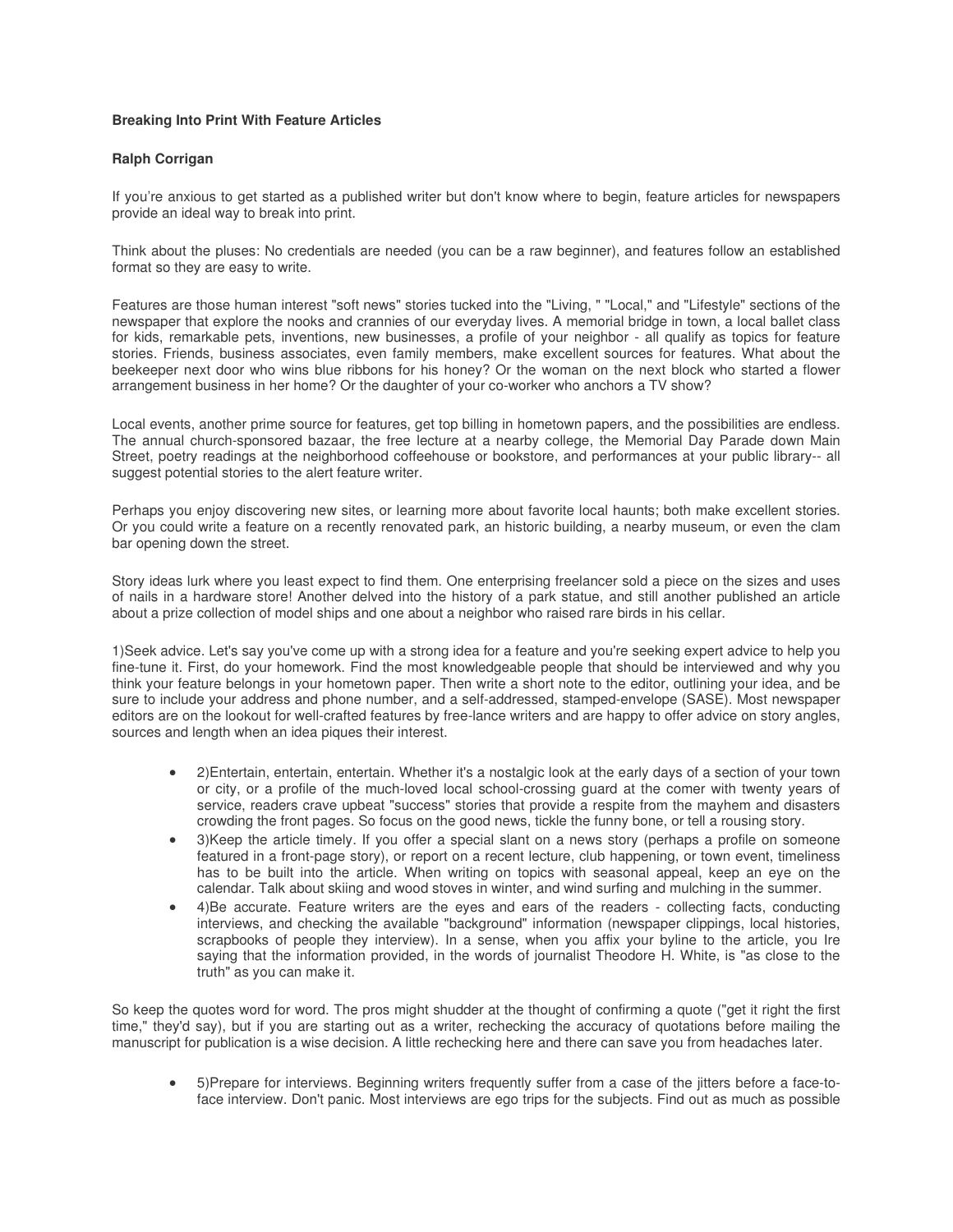about the person, decide on the angle for your article, and then prepare a list of questions you want answered. If the on-the-spot responses suggest a better slant, don't be afraid to jettison your prepared script. Always go for the best story.

• 6)Take notes. How to record the interview is a personal preference. Some writers swear by handwritten notes, others prefer the tape recorder. But relying entirely on a tape recorder is inviting disaster, since they are notorious for jamming or conking out on dead batteries at the most inopportune moments. One writer drove five hours to interview a big-name artist residing in another state. The minute she got in her car to return home she pressed the "play" button on her recorder for a sound check and was horrified to discover a garbled tape. Luckily, she had jotted down notes, and with help from the photographer with her, she was able to salvage enough of the interview for an article. The pros rely on a combination of tape recorder and handwritten notes.

After the legwork and research, the next step is to arrange the bits and pieces of information into a solid article. Luckily, features follow a simple pattern: lead, transition, body, and conclusion.

Before beginning to compose the piece, keep in mind that newsprint differs from other for -Ms of writing. Paragraphs (called "grafs") tend to run only a few sentences. Avoid long columns of gray print that invariably send readers flipping the page to find something less daunting.

The Lead. Start with a bang. An anecdote, a startling statement, an important fact, even a strong quote can hook the reader's attention and introduce the story. And above all else, be creative. Unlike the sober, matter-of-fact approach that works with news stories, feature writing calls for a more informal, lighthearted tone.

Here's how Molly O'Neill began her recent New York Times front-page feature on the increasing tolerance for messiness in the American home:

Dust bunnies under the couch. Cobwebs in the comers. A grimy shellac over the contents of kitchen cupboards. In a culture where cleanliness has long been equated with godliness, these tell-tale signs should be anathema. But rather than repenting with a vigorous spring cleaning, many Americans are changing creeds.

This sprightly lead paragraph fills in all but the last of the 5 W's (the who, what, when, where, and why questions). O'Neill serves up the "why" in a transitional paragraph deftly highlighted by a quote from an authority:

"Bless the mess," said Mary Ellen Pinkham, whose housecleaning advice column is syndicated in 150 newspapers. While she maintains white-glove standards in her own home, she believes this level of cleanliness is rapidly becoming an anomaly.

"The American home is getting dirtier," she said. "People have better things to do with their time than clean."

A word of advice: Quote a credible authority near the beginning of your piece, and readers will take notice. It's proof that you've done your homework.

The Body. Aim for a spicy mix of facts, direct quotes, paraphrases, reported information - all play key roles in keeping the reader from nodding off while the story unfolds.

In a recent Mother's Day feature titled "What Mom Done Told Me... " for The Los Angeles Times, staff writer Bettijane Levine sets the stage as follows:

No, politeness is not extinct. In fact, a favorite piece of Mom's advice, from readers young and old, is: "Always write a thank-you note."

Then she adds a direct quote from a source:

An Encino woman is one of many who wrote to express amazement at "how touched and grateful people are when you take time to acknowledge them in writing."